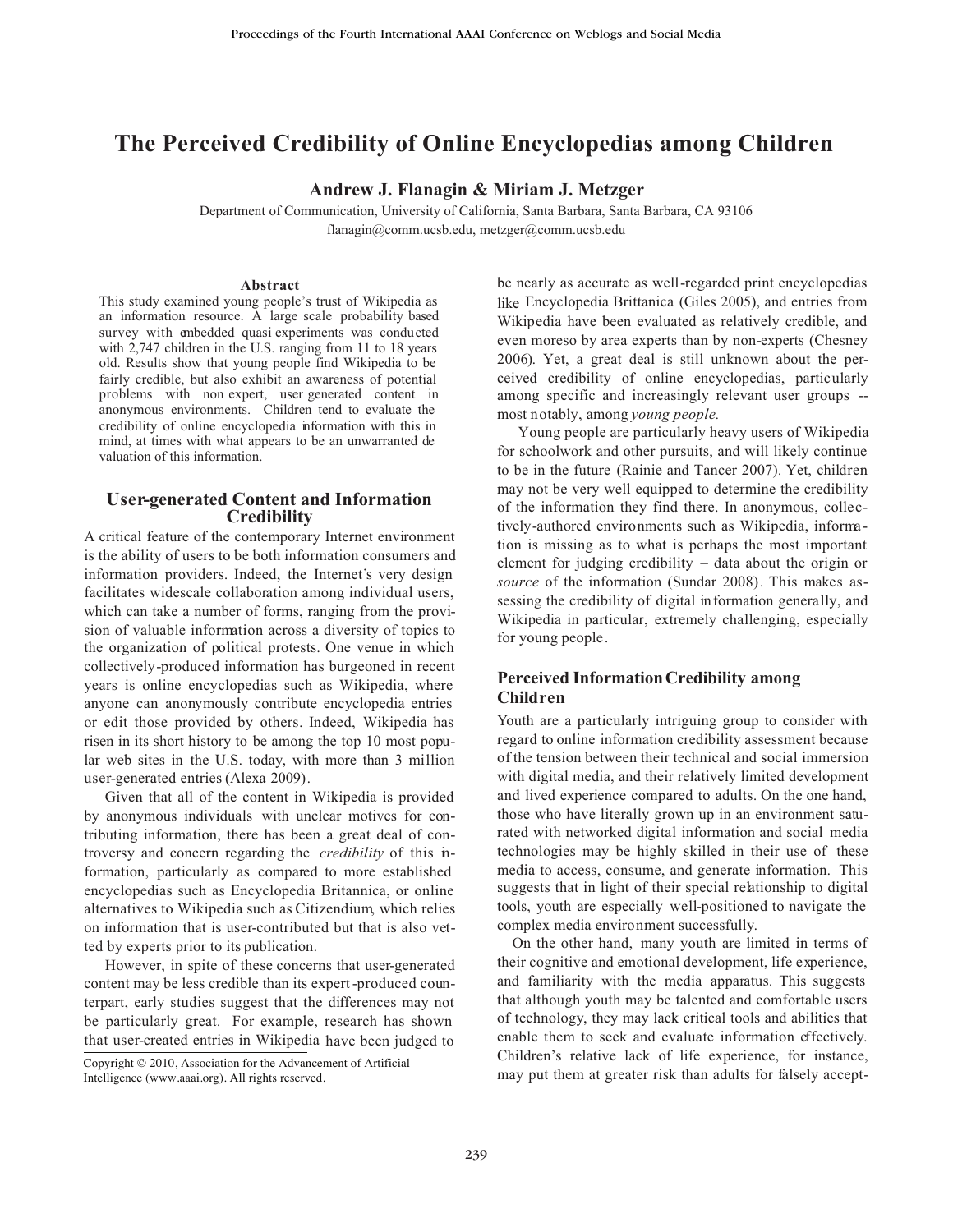ing a source's self-asserted credibility, since such assessments are based on accumulated personal experience, knowledge, source reputation, and examination of competing resources. In addition, youth may not have the same level of experience with or knowledge about media institutions, including Wikipedia, which might make it more difficult for them to understand differences in editorial standards across various media outlets, compared to adults.

Yet, in spite of accumulating scientific knowledge about how people determine the credibility of information they get via digital media, extremely little of this work has focused on children. To address this , we conducted a largescale survey of 11-18 year olds in the U.S. to examine their use of Wikipedia and knowledge about its method of information provision, as well as their perceptions of its credibility. In addition, our survey included two quasiexperiments that were used to understand the factors contributing to young people's credibility beliefs. These data are the first to document children's perceptions of the credibility of user- versus expert-generated information.

The quasi experiments were designed to complement the survey data by delving deeper into young people's credibility perceptions of Wikipedia as compared to other encyclopedias that employ different models of usergenerated and/or expert-produced information. Thus, the first quasi-experiment assessed participants' perceptions of the credibility of three different online encyclopedia sources (Wikipedia, Citizendium, and the online version of the Encyclopedia Brittanica) representing different models of user-generated versus expert-provided content.

Global assessments of the credibility of Web-based information are done at several levels by evaluating credibility cues present at, for example, the author, site, and message levels (Metzger et al. 2003). Because authorship information is absent in Wikipedia, we were interested in the extent to which kids rely on site (or "context -level") credibility cues versus information (or "content-level") cues. The second quasi-experiment exposed children to content in the form of actual encyclopedia entries taken from each of the three sources, while varying their placement among the three sites. This enabled us to assess how the *actual* content of online encyclopedia information interacts with the context of the information to affect young people's credibility judgments.

The central research questions of this study are thus:

- To what degree do young people use Wikipedia, know about how information is generated within it, and find it to be a credible information resource?
- How does Wikipedia compare to other online encyclopedias in terms of perceived credibility?
- To what extent do kids consider content and context in evaluating the credibility of online encyclopedic infor-

mation?

# **General Experimental Design and Method**

Since no survey research had been conducted on youth audiences and information credibility prior to this study, the initial questionnaire was developed with the help of research experts in developmental and cognitive psychology. A focus group was next conducted among children to help refine survey terminology. Finally, 40 children were recruited to undergo an hour-long face-to-face intervie w, in which they provided feedback on questionnaire content, question wording, and general survey administration. This feedback was used to finalize the questionnaire.

**Survey Administration.** The survey was conducted online in 2009 by Knowledge Networks, a professional research firm, using a probability-based panel of households representative of the entire U.S. population. Households with children living at home between 11 and 18 years of age were identified and a sample was drawn at random from among these active panel members. 2,747 children completed the survey and qualified for analysis, representing a 46.3% response rate, and small subset of these respondents was assigned randomly to the quasi-experimental conditions described below. The survey responses were weighted to compensate for non-response and other sources of survey error that might bias the results. In this manner, results from this survey are generalizeable to the U.S. population of Internet households.

**Quasi-experimental method.** In order to simulate children's web-browsing experiences, and to evaluate their reactions to specific web content, a quasi-experimental method, delivered as part of the broader survey, was used. Each child respondent viewed a screenshot of a web page from an "online encyclopedia from the Internet," followed by questions about the web page they had just viewed.

# **General Survey Measures and Results**

Standard survey items were used to gauge children's use of, knowledge about, and perceived credibility of Wikipedia. Survey participants indicated their familiarity with the web site and their knowledge of what Wikipedia is and how it works. They indicated how often they use Wikipedia to look up information, as well as the frequency with which they had contributed information to Wikipedia. Finally, participants responded to questions as king them about how much they believe and how much they feel other people should believe information found in Wikipedia (on a 5-point scale where higher values correspond to greater perceived credibility). Differences across the age range of the sample (11-18 year olds) were exa mined.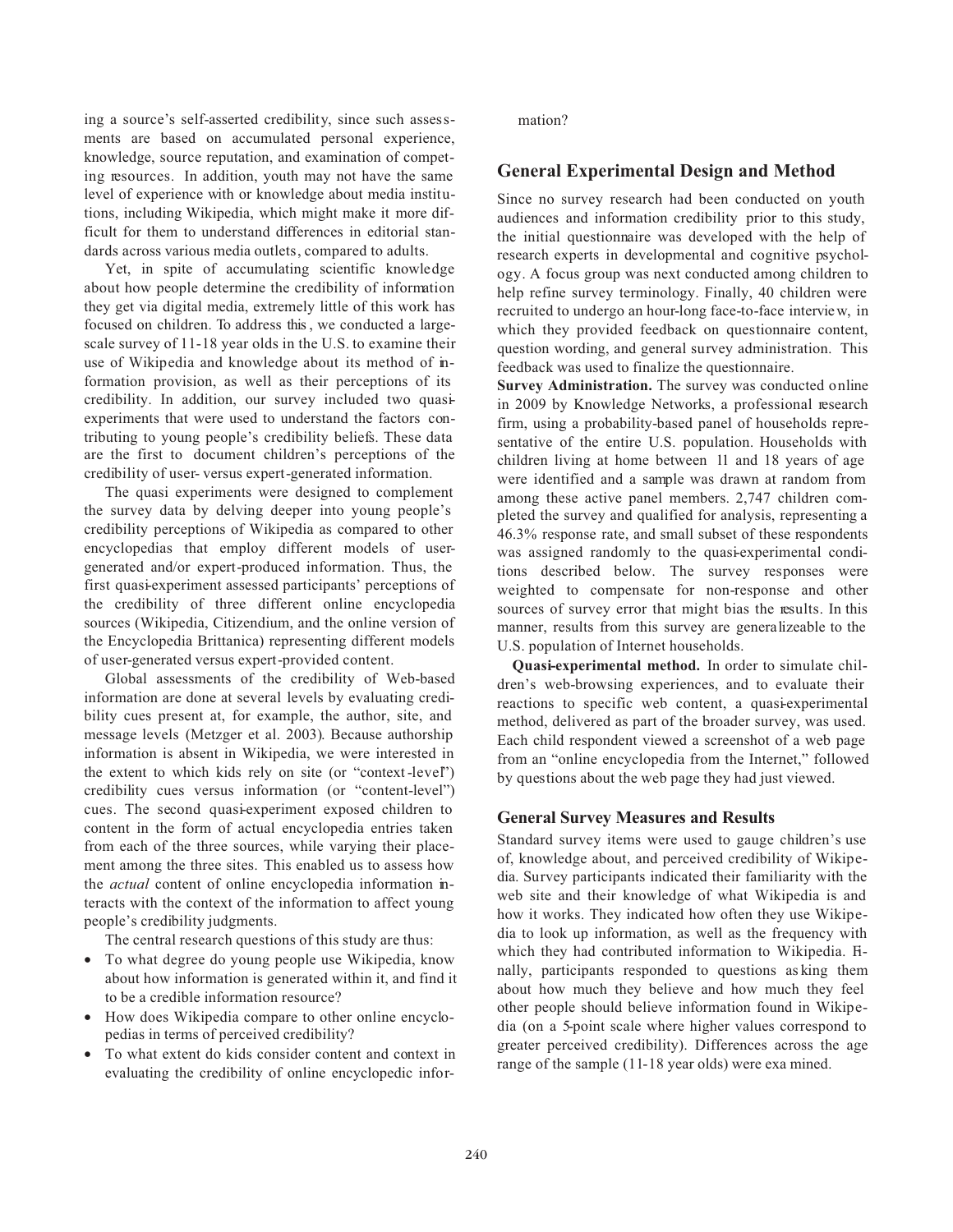Results of the survey show that 99% of kids who completed the survey had heard of Wikipedia, and 84% had used it to look up information. However, only 12% indicated they had ever written or changed information in Wikipedia, and those who had done so reported doing this only "rarely." This varies by age to some degree: older kids are about 10% more likely to have done both activities than the youngest kids in our sample.

However, when asked to identify what Wikipedia is from a list of seven plausible possibilities, 9% admitted that they do not know, and only 78% made the correct identification. There was a small tendency for older kids (ages 16+) to accurately understand what Wikipedia is.

Most children believe information they get from Wikipedia "a lot" (28%) or "some" (43%). However, children were slightly more skeptical about how much people *should* believe Wikipedia, with 23% saying it should be believed "a little bit," 49% saying it should be believed "some," and 20% saying it should be believed "a lot." Indeed, the extent to which children say people should believe information in Wikipedia is significantly lower than they report believing it themselves. There were no age differences in either how much participants themselves believed or in how much they thought that people in general should believe the information found in Wikipedia.

# **Experiment 1 Method**

In the first experiment, children viewed a screenshot of an online encyclopedia entry, which was presented as coming from one of three different online sources. The notable difference among the encyclopedias was the purported source of the information, reflected in the description that children were given: children were instructed that they would see a picture of a web page from (a) "the online encyclopedia *Wikipedia*, where anyone can add or change information at any time without giving their real names," or from (b) "the online encyclopedia *Citizendium*, where anyone can contribute entries, as long as they are identified by their real names and where all contributions are **e**viewed by experts before being accepted," or from (c) the online version of "*Encyclopedia Britannica*, whose entries have been contributed by respected experts worldwide since 1768." To ensure that children in this study understood these differences, they were asked to later identify which method of authorship for entries was used by the encyclopedia they viewed. Those children who did not correctly identify the method of selecting entries for the encyclopedia were excluded from all further analyses. Although participants were told that the entry they saw came from one of these three sources, in reality the encyclopedia entries were actually identical in all cases, and were created from information on the topic gleaned from all three

of the encyclopedia sources collectively.

#### **Experiment 1 Results**

Results from this quasi-experiment showed that children found the entries that they believed had originated from Encyclopedia Britannica  $(M = 3.76)$  to be significantly more believable than those they believed originated either from Wikipedia  $(M = 2.92)$  or Citizendium  $(M = 3.17)$ ,  $F(2, 189) = 16.29$ ,  $p < 001$ . However, children did not distinguish between entries they believed originated from Wikipedia or Citizendium, in terms of how credible they thought they were  $(p = .28)$ .

These findings indicate that children readily attended to the source or context of the information when asked to evaluate its credibility. These results parallel past research that has demonstrated differences in credibility based on the perceived information source for adults (Flanagin and Metzger 2007).

# **Experiment 2 Method**

We next assessed whether encyclopedia entries that *actu ally* originated from these various online sources (as opposed to the entries created for Experiment 1) were viewed differently among children with regard to their credibility. We also evaluated whether it made a difference from which among the three online encyclopedias children believed the entry to have originated.

To do this , actual entries on two different topics (global warming and homeopathy) were selected from each of the three online encyclopedia web sites and were edited very slightly to be of roughly the same length (content was not changed). Tests once again showed no differences in credibility across encyclopedia entry topic, so data from these entries were collapsed for subsequent analyses .

Children viewed a screenshot of one encyclopedia entry, presented as if it originated from one of the three encyclopedias. However, the encyclopedia entry may have actually originated from any of the three encyclopedias. In this manner, 18 different page images were created, representing each possible combination of encyclopedia entry *topic* (global warming or homeopathy), original encyclopedia entry *source* (Wikipedia, Citizendium, or Encyclopedia Britannica), and the *placement* of the encyclopedia entry (Wikipedia, Citizendium, or Encyclopedia Britannica). As before, only those children who correctly identified the encyclopedia's actual method of selecting entries for the encyclopedia were included in the analyses.

#### **Experiment 2 Results**

Results showed that, by itself, where the encyclopedia entry actually originated was irrelevant to how believable the